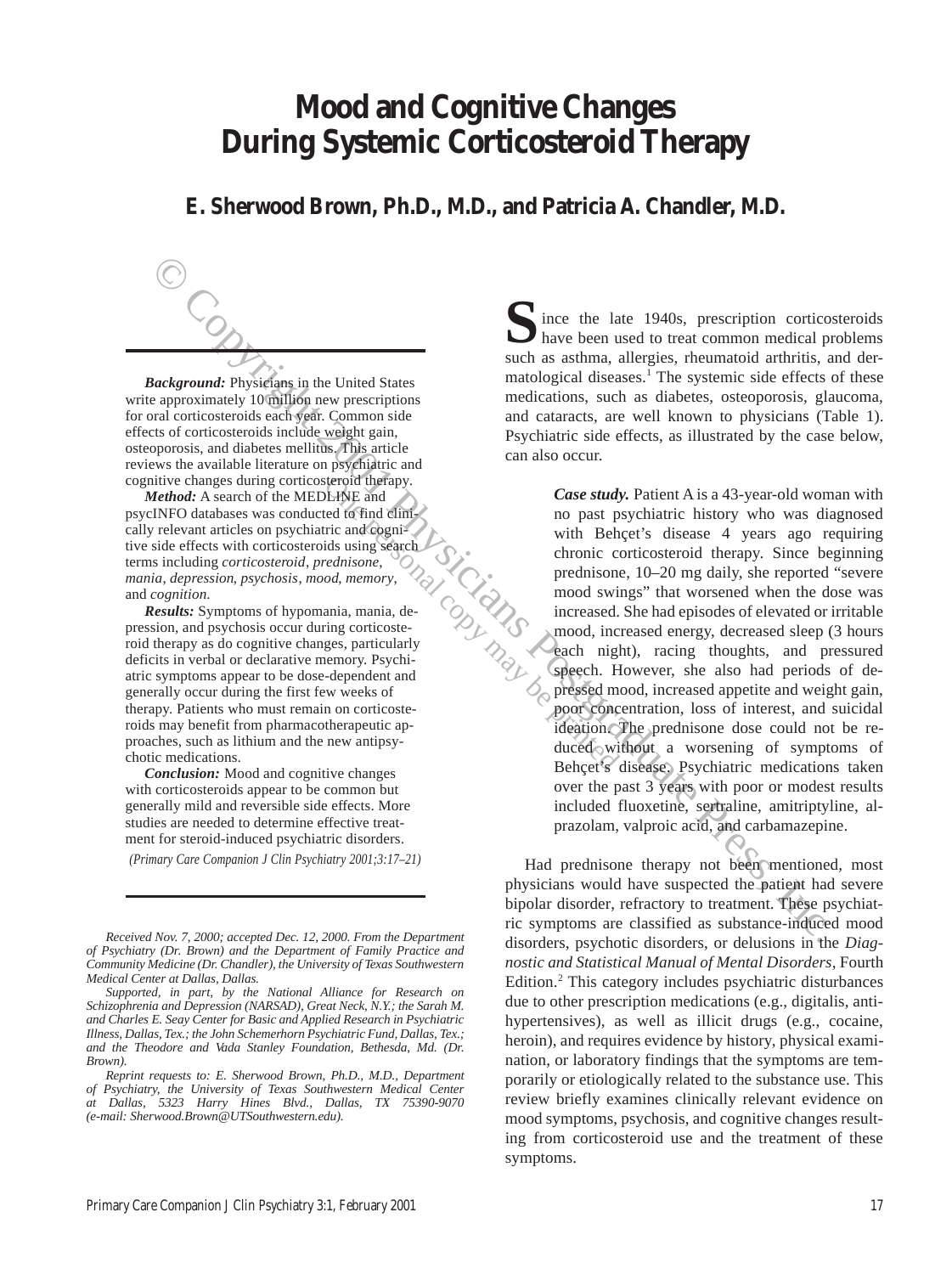| Table 1. Systemic Side Effects of Corticosteroids                    |  |  |  |  |
|----------------------------------------------------------------------|--|--|--|--|
| Weight gain                                                          |  |  |  |  |
| Infection                                                            |  |  |  |  |
| <b>Diabetes</b>                                                      |  |  |  |  |
| Hypertension                                                         |  |  |  |  |
| Osteoporosis                                                         |  |  |  |  |
| Glaucoma                                                             |  |  |  |  |
| Cataracts                                                            |  |  |  |  |
| Peptic ulcers                                                        |  |  |  |  |
| Growth retardation in children                                       |  |  |  |  |
| Cushingoid features (eg, truncal obesity, buffalo hump, moon facies) |  |  |  |  |

### PREVALENCE AND TYPE OF PSYCHIATRIC CHANGES DURING CORTICOSTEROID THERAPY

Examples (ag. numeal obseign; buffalo hump, moon facise)<br> **EVALENCE AND TYPE OF PSYCHIATRIC** to the simple depressed or elevated model, in<br>
WALENCE AND TYPE OF PSYCHIATRIC to the MEDITIPS and psycINFO databases<br>
ES DURING A search of the MEDLINE and psycINFO databases using search terms including *corticosteroid*, *prednisone*, *mania depression*, *psychosis*, *mood*, *memory*, and *cognition* and hand searches to find studies on the nature and prevalence of psychiatric symptoms with corticosteroids yielded 6 reports with pertinent data (1996–10/2000) after excluding case reports, anecdotal observations, and studies not using clearly defined diagnostic criteria (Table 2). Naber et al.<sup>3</sup> used a semistructured interview and the Profile of Mood States (POMS) to prospectively examine patients  $(N = 50)$  on short courses of high-dose steroids. They found that 26% of patients with ophthalmologic disorders (i.e., retinitis and uveitis), who were initially free of psychiatric illness, developed mania and 10% developed depression during corticosteroid therapy. No psychotic symptoms (such as hallucinations or delusions) were observed. In all cases, the symptoms began within the first 3 days of therapy and continued throughout the 8 days of the study. Gender, age, or history of prior corticosteroid treatment did not predict response. These findings suggest that symptoms of mania are more common than depression during short courses of high-dose steroids.

Recent findings by our group also suggest manic but not depressive symptoms may be common with steroids. Khan et al.<sup>4</sup> found statistically significant increases in scores on the Young Mania Rating Scale but not on the Hamilton Rating Scale for Depression in asthma patients  $(N = 32)$  receiving 1- to 2-week courses of prednisone at approximately 40 mg/day.

Similarly, Wada et al., $<sup>5</sup>$  in a retrospective examination</sup> of 9 patients with more than one episode of steroidinduced mood changes, found that 85% of the episodes were primarily manic in nature. The findings again seem to support a preponderance of manic symptoms with these medications.

Gift et al.<sup>6</sup> found increased symptoms of depression in a group of patients with chronic obstructive pulmonary disease (COPD) who were receiving corticosteroids. In this study, the corticosteroid-treated group had significantly higher scores on the Beck Depression Inventory and Brief Symptom Inventory  $(p < .01)$  than the controls. These findings could suggest an increase in depressive symptoms with steroids. However, this study did not use measures for mania. Therefore, increased depression scores could have been observed as part of a mixed state, combining features of mania and depression, or even pure mania, as both mania and depression can share symptoms such as decreased concentration, agitation, and insomnia.

Wolkowitz et al.<sup>7</sup> examined psychiatric side effects in a group of 12 healthy volunteers receiving 80 mg/day of prednisone for 5 days. Most subjects reported some symptoms, including depressed or elevated mood, irritability, lability, insomnia, increased energy, anxiety, or depersonalization, but no group mean changes in psychiatric rating scales could be demonstrated perhaps due to the heterogeneity of symptoms.

Psychiatric side effects with corticosteroids appear to be dose-dependent. The Boston Collaborative Drug Surveillance Program (BCDSP,  $N = 676$ <sup>8</sup> examined psychiatric symptoms in patients free of psychiatric disease prior to steroid treatment. Diagnoses during steroid exposure included psychosis, mania, and clinical depression. Severe psychiatric illness was uncommon (1.3%) with doses less than 40 mg/day of prednisone, but increased to 18.4% at doses above 80 mg/day of prednisone, strongly supporting that these symptoms are dose dependent.

#### EFFECTS OF CORTICOSTEROIDS ON MEMORY

Cognitive impairment has been reported during systemic corticosteroid administration (Table 3). Even severe cognitive impairment consistent with dementia or delirium has been reported.<sup>10,11</sup> Varney et al.<sup>10</sup> reported a case series of 6 patients (aged 25–65 years) who developed significant and widespread reversible cognitive function deficits, including attention, concentration, and verbal memory, while taking 20 to 100 mg of prednisone daily. Stoudemire et al. $^{11}$  reported the case of a 40-yearold woman with asthma and chronic obstructive pulmonary disease who developed disorientation and disorganized speech on 100 mg of prednisone daily.

Milder cognitive deficits are generally those of declarative (verbal) memory assessed by using instruments such as word lists. Deficits in declarative memory have been observed even in subjects receiving only 4 to 5 days of dexamethasone or prednisone treatment.<sup>7,12,13</sup> Newcomer et al.<sup>12</sup> reported reductions in paragraph recall, a test of declarative memory, in normal subjects given dexamethasone for 4 days compared to placebo. Seven days after the last dose of dexamethasone, the subjects showed a return to normal performance on the memory test. More recently, Newcomer et al.13 reported a reversible and dose-dependent impairment in declarative memory with high-dose hydrocortisone (160 mg/day = 40 mg/day prednisone equivalents) but not low-dose hydrocortisone  $(40 \text{ mg/day} = 10$ mg/day prednisone equivalents) administration.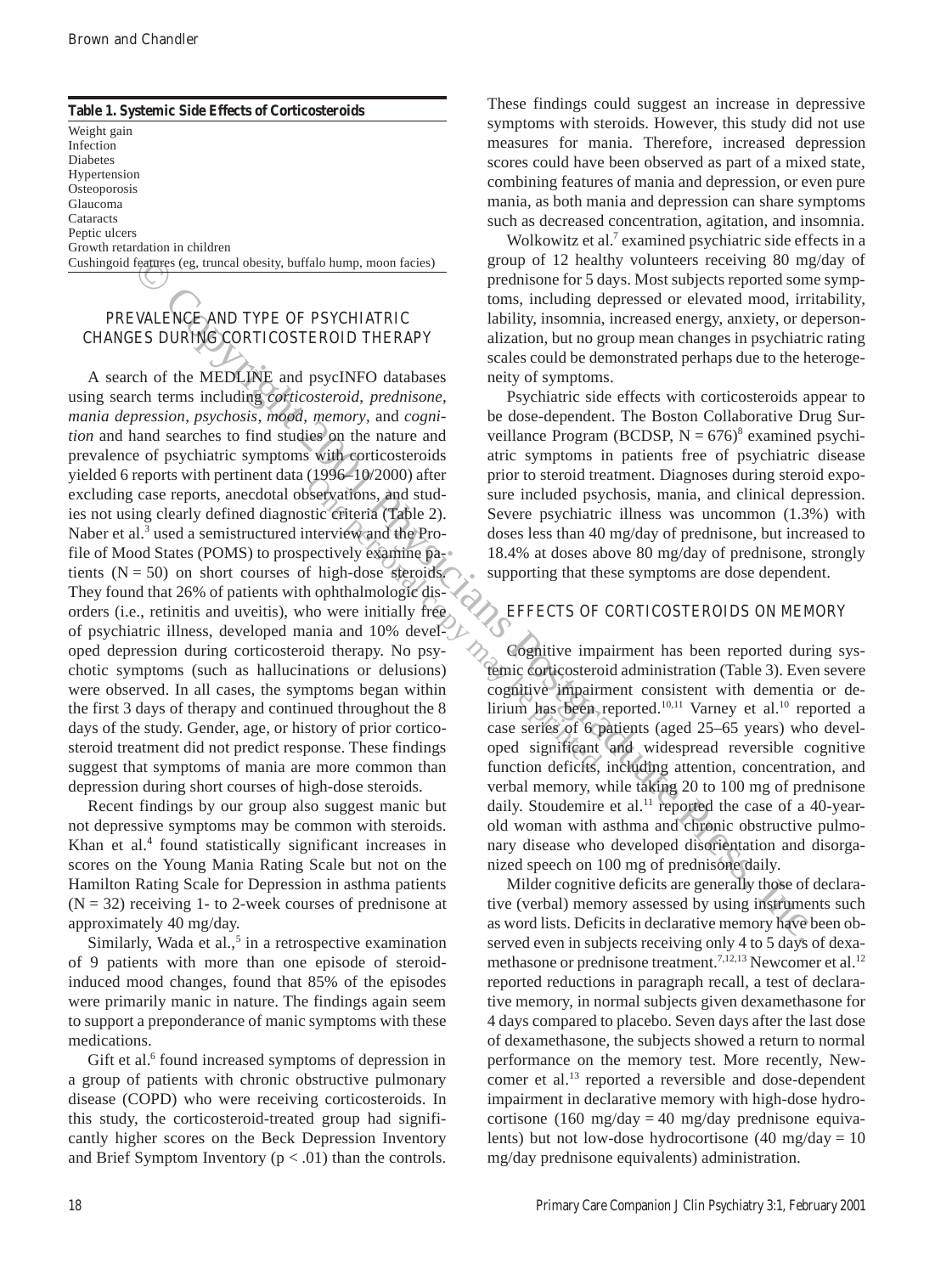| Study                                                                                                                                     | Subjects                                                                                                                           | Design                                              | N                                 | Dose $(mg)^a$                                                                                                          | Symptoms<br>Observed                                                                                             | Duration of<br>Therapy                                                         |  |
|-------------------------------------------------------------------------------------------------------------------------------------------|------------------------------------------------------------------------------------------------------------------------------------|-----------------------------------------------------|-----------------------------------|------------------------------------------------------------------------------------------------------------------------|------------------------------------------------------------------------------------------------------------------|--------------------------------------------------------------------------------|--|
| <b>Boston</b><br>Collaborators <sup>8</sup><br>(1972)                                                                                     | Inpatients with<br>various diseases                                                                                                | Prospective                                         | 676                               | 32                                                                                                                     | 2% psychosis,<br>1% euphoria                                                                                     | Not given                                                                      |  |
| Gift et al <sup>6</sup> (1989)                                                                                                            | Chronic obstructive<br>pulmonary disease                                                                                           | Prospective<br>control group<br>not on steroids     | 20 subjects<br>and 20<br>controls | $20 - 40$                                                                                                              | Increased depression                                                                                             | $2-5$ mg for<br>$20 - 60$ d<br>increased to<br>$20 - 40$ mg<br>in past 10-14 d |  |
| Khan et al <sup>4</sup> (1999)                                                                                                            | Asthma                                                                                                                             | Prospective                                         | 32                                | Approximately<br>40                                                                                                    | Increased symptoms<br>of mania                                                                                   | Approximately<br>$7 - 14d$                                                     |  |
| Naber et al <sup>3</sup> (1996)                                                                                                           | Ophthalmologic<br>patients                                                                                                         | Prospective                                         | 50                                | $62.5 - 375$                                                                                                           | 26% mania,<br>10% depression                                                                                     | 8 d                                                                            |  |
| Wada et al <sup>5</sup> (2000)                                                                                                            | Inpatients with<br>various illnesses                                                                                               | Retrospective                                       | 9                                 | Up to $800$                                                                                                            | Over multiple<br>courses, 9/9 had<br>mania/hypomania                                                             | Up to 20 years                                                                 |  |
| Wolkowitz et al <sup>7</sup><br>(1990)                                                                                                    | <b>Healthy</b> volunteers                                                                                                          | Prospective                                         | 12                                | 80                                                                                                                     | and 8/9 depression<br>75% "mild"<br>behavioral changes                                                           | 5 d                                                                            |  |
|                                                                                                                                           | <sup>a</sup> Doses are mean daily doses converted to prednisone equivalents as described in Stiefel et al., 1989. <sup>9</sup>     |                                                     |                                   |                                                                                                                        |                                                                                                                  |                                                                                |  |
|                                                                                                                                           |                                                                                                                                    |                                                     |                                   |                                                                                                                        |                                                                                                                  |                                                                                |  |
|                                                                                                                                           | Table 3. Studies Examining Cognitive Effects of Corticosteroids                                                                    |                                                     |                                   |                                                                                                                        |                                                                                                                  |                                                                                |  |
| Study                                                                                                                                     | N                                                                                                                                  | Population                                          | Dose $(mg)^a$                     | Design                                                                                                                 |                                                                                                                  | <b>Symptoms Observed</b>                                                       |  |
| Newcomer et al <sup>12</sup><br>(1994)                                                                                                    | 10 on steroids;<br>9 on placebo                                                                                                    | Normal subjects                                     | 7.5                               | Prospective<br>placebo-controlled                                                                                      | Decreased paragraph recall;<br>no other cognitive deficits                                                       |                                                                                |  |
| Newcomer et al <sup>13</sup><br>(1999)                                                                                                    | 51                                                                                                                                 | Normal subjects                                     | $10$ or $40$                      | Prospective                                                                                                            | placebo-controlled                                                                                               | Reversible defects in verbal<br>memory at higher dose                          |  |
| Stoudemire et al <sup>11</sup><br>(1996)                                                                                                  | 1                                                                                                                                  | Asthma, chronic<br>obstructive<br>pulmonary disease |                                   | Case report                                                                                                            |                                                                                                                  | Disorientation, variable level<br>of consciousness,<br>disorganized speech     |  |
| Varney et al <sup>10</sup> (1984)                                                                                                         | 6                                                                                                                                  | Mixed                                               | $20 - 100$                        | Case series                                                                                                            |                                                                                                                  | Widespread deficits in memory                                                  |  |
|                                                                                                                                           | <sup>a</sup> Doses are mean daily doses converted to prednisone equivalents as described in Stiefel et al., 1989. <sup>9</sup>     |                                                     |                                   |                                                                                                                        |                                                                                                                  |                                                                                |  |
|                                                                                                                                           |                                                                                                                                    |                                                     |                                   |                                                                                                                        |                                                                                                                  |                                                                                |  |
|                                                                                                                                           | TREATMENT OF CORTICOSTEROID-                                                                                                       |                                                     |                                   |                                                                                                                        | tient. <sup>26</sup> No data were found on the pharmacologic treat-                                              |                                                                                |  |
| <b>INDUCED PSYCHIATRIC SYMPTOMS</b>                                                                                                       |                                                                                                                                    |                                                     |                                   | ment of cognitive changes associated with corticosteroid<br>usage. However, the cognitive deficits reported in Table 3 |                                                                                                                  |                                                                                |  |
|                                                                                                                                           | Dose reduction or discontinuation of the systemic                                                                                  |                                                     |                                   |                                                                                                                        | were reversible with discontinuation of corticosteroids.                                                         |                                                                                |  |
|                                                                                                                                           | corticosteroid is associated with improvement in psychi-<br>atric symptoms in many studies. <sup>8,14,15</sup> One study suggested |                                                     |                                   |                                                                                                                        | <b>PATIENT CARE ISSUES</b>                                                                                       |                                                                                |  |
|                                                                                                                                           | lithium therapy may prevent corticosteroid-induced psy-                                                                            |                                                     |                                   |                                                                                                                        |                                                                                                                  |                                                                                |  |
|                                                                                                                                           | chiatric disturbances. <sup>16</sup> Anecdotal evidence supports that                                                              |                                                     |                                   |                                                                                                                        | Symptoms observed during corticosteroid therapy fre-                                                             |                                                                                |  |
| lithium may be effective for the acute treatment of corti-                                                                                |                                                                                                                                    |                                                     |                                   | quently include mania. Mania or hypomania appear to be                                                                 |                                                                                                                  |                                                                                |  |
| costeroid-induced psychiatric symptoms including both<br>mania <sup>17</sup> and depression. <sup>18</sup> Other reports suggest valproic |                                                                                                                                    |                                                     |                                   | more common than depression. <sup>3-5</sup> The risks of psychiatric                                                   |                                                                                                                  |                                                                                |  |
|                                                                                                                                           | agid <sup>19</sup> nouvelantiag <sup>8,20–23</sup> and etimized entingual principal age                                            |                                                     |                                   |                                                                                                                        | side effects increase at higher dosages. <sup>8</sup><br>April potiant who is because on existencia continuation |                                                                                |  |

| Table 2. Studies Examining Psychiatric Symptoms in Corticosteroid-Treated Patients |  |  |  |
|------------------------------------------------------------------------------------|--|--|--|
|------------------------------------------------------------------------------------|--|--|--|

#### TREATMENT OF CORTICOSTEROID-INDUCED PSYCHIATRIC SYMPTOMS

Dose reduction or discontinuation of the systemic corticosteroid is associated with improvement in psychiatric symptoms in many studies. $8,14,15$  One study suggested lithium therapy may prevent corticosteroid-induced psychiatric disturbances.16 Anecdotal evidence supports that lithium may be effective for the acute treatment of corticosteroid-induced psychiatric symptoms including both mania $17$  and depression.<sup>18</sup> Other reports suggest valproic acid,<sup>19</sup> neuroleptics,<sup>8,20–23</sup> and atypical antipsychotics<sup> $\frac{2}{3}$ </sup> can also be useful for these symptoms.

On the other hand, some data suggest that tricyclic antidepressants can lead to a significant worsening of symptoms. Hall et al. $20,25$  found that tricyclic antidepressants were associated with increased agitation and psychosis in 4 patients receiving steroid therapy. Blazer et al.<sup>21</sup> reported a poor response to tricyclic antidepressants in 2 patients with depression during corticosteroid therapy. However, the use of a newer selective serotonin reuptake inhibitor, fluoxetine, was reported to improve symptoms of depression during corticosteroid therapy in one pa-

## PATIENT CARE ISSUES

Any patient who is begun on systemic corticosteroid treatment should be advised of potential side effects, including behavioral changes. As data suggest the rapid onset of psychiatric side effects, the patient should be seen in follow-up soon after initiating therapy, preferably within a week. Along with monitoring weight, glucose, and blood pressure, the patient should be asked about mood swings and symptoms of depression and observed for signs of mania, such as increased energy, rapid speech, and insomnia.

Cognitive effects of corticosteroids appear to occasionally include severe disturbances consistent with de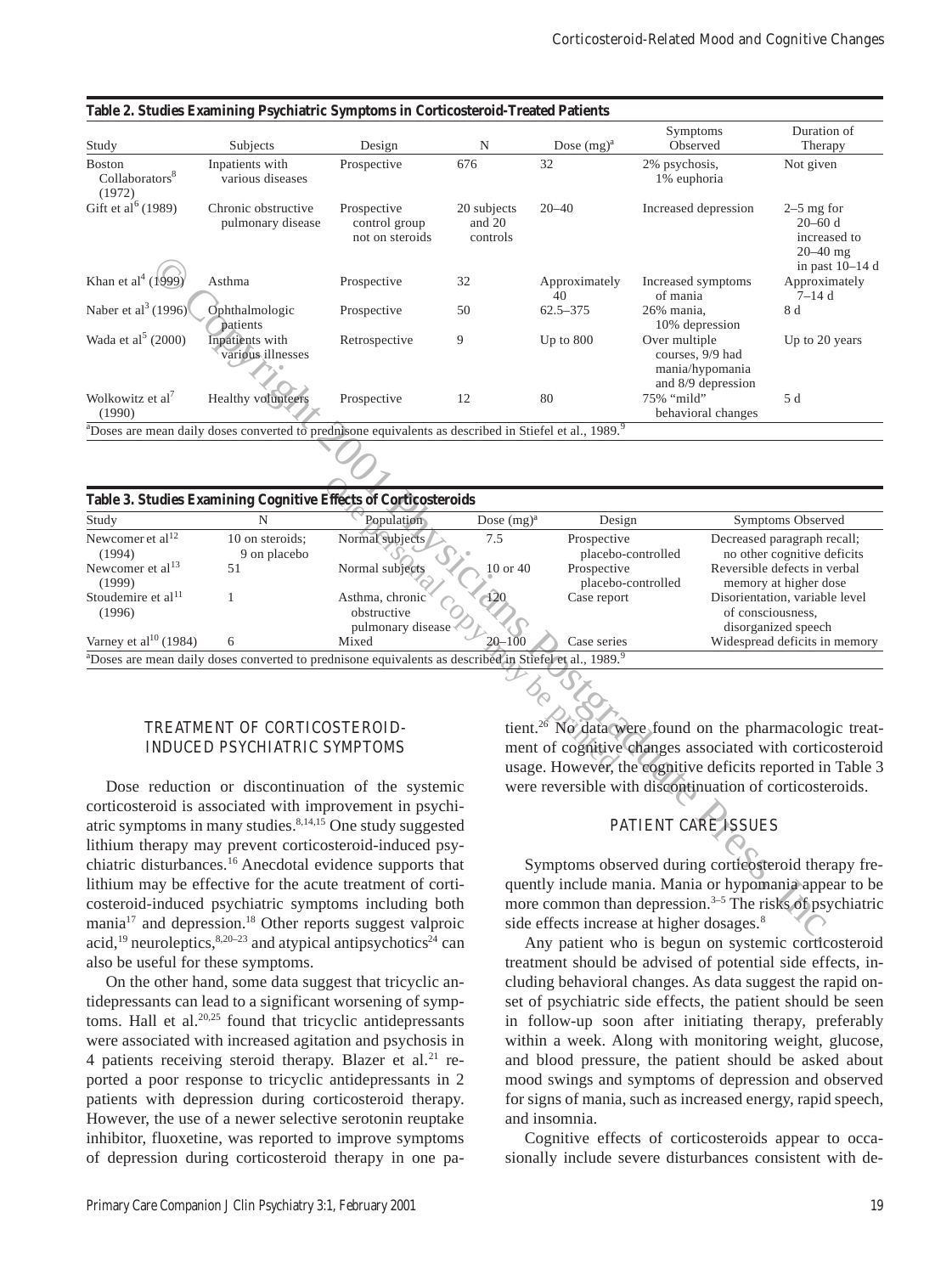mentia or delirium, $10,11$  but no population-based studies were found examining the prevalence of these symptoms during corticosteroid therapy. Studies in persons free of medical morbidity suggest milder and specific reversible and dose-dependent deficits in verbal or declarative memory even during several days of corticosteroid administration.<sup>7,12,13</sup> The types of cognitive deficits observed are consistent with hippocampal dysfunction.<sup>27</sup> The hippocampus is a brain region with a high concentration of glucocorticoid receptors.28 Whether these memory deficits are common and clinically significant in patients receiving prescription corticosteroids remains unanswered. Physicians and patients may be less aware of memory loss with corticosteroids than mood changes. Thus, this potential side effect should also be discussed with patients and monitored by physicians.

is the diminite in the line concertainty of the alternation of the same treatment principal energy and a higher order of the same transformation of the same transformation of the same transformation of the same transforma Minimal data were found on the treatment of corticosteroid-induced psychiatric disturbances. However, until more studies are performed, some treatment principles can be suggested. Treatment should begin with dose reduction and discontinuation, if possible, thus avoiding the addition of a second medication with its own potential side effects. In the past, this has been difficult because of a limited number of treatment options for most inflammatory disorders. However, with the advent of alternative pharmaceutical regimens (such as methotrexate for rheumatoid arthritis and leukotrienes for asthma), this is a more feasible option. In cases in which psychiatric symptoms are severe, pharmacotherapy should be initiated.

The only controlled treatment study for steroidinduced psychiatric symptoms used lithium.<sup>16</sup> If used, lithium should be started at 600 to 900 mg/day and a blood level (10–12 hours after the last dose) obtained in approximately 5 days. Blood levels of 0.5 to 1.0 mEq/L are used for bipolar disorder. Although mood stabilizers such as lithium and valproic acid appear to be effective, carbamazepine should probably be avoided as this medication induces the metabolism of some corticosteroids, $29,30$  potentially lowering plasma levels of the steroid and increasing symptoms of the underlying disease process.

As antipsychotics do not require monitoring of blood levels, and the newer atypical agents are rarely associated with dystonic reactions or extrapyramidal side effects, these medications may be safe and effective for psychiatric symptoms during corticosteroid therapy. Dosages of olanzapine starting at 2.5 mg at night and increasing up to 20 mg/day may be useful. Anecdotal data suggest that tricyclic antidepressants, but perhaps not the newer antidepressants, can lead to a worsening of symptoms. As depressive symptoms are common in persons with chronic medical illnesses, it can be difficult if not impossible, to determine if corticosteroids are responsible. Further investigations on the use of antidepressants are needed to determine the risks versus benefits for depression during steroid therapy. Antidepressants should probably be

avoided as first-line treatment in persons with mood symptoms likely secondary to corticosteroids. If an antidepressant is used, physicians should probably consider prescribing a selective serotonin reuptake inhibitor (e.g., fluoxetine, 20 mg/day) rather than a tricyclic agent (e.g., amitriptyline).

The cognitive effects of corticosteroids appear to be dose-dependent and reversible with discontinuation of the medication. Therefore, the same treatment principle of reducing the dosage and, if possible, discontinuing therapy, as recommended with mood disturbances, seems reasonable. No specific pharmacotherapies for cognitive impairment have been reported in humans. In animals, agents that enhance the reuptake of serotonin and inhibit the release of glutamate (e.g., phenytoin) appear to prevent and even reverse hippocampal damage, including cognitive changes associated with corticosteroids.<sup>31,32</sup> Future research should focus on the use of these approaches in humans who require long-term corticosteroid therapy.<sup>27</sup>

#### **CONCLUSION**

Corticosteroids are given for a variety of common illnesses on both an outpatient and inpatient basis. Therefore, the psychiatric side effects of these medications are of concern to all physicians. The data available on incidence and prevalence are scant, and few controlled studies have been performed evaluating treatment for steroidinduced psychiatric problems. However, the available data suggest that the psychiatric symptoms during corticosteroid therapy are dose dependent, often occur early in treatment, and include mania, depression, lability, and psychosis. Future research on the pharmacotherapy of both mood and cognitive symptoms with corticosteroids is needed.

*Drug names:* alprazolam (Xanax and others), amitriptyline (Elavil and others), carbamazepine (Tegretol and others), dexamethasone (Decadron and others), fluoxetine (Prozac), olanzapine (Zyprexa), phenytoin (Dilantin and others), sertraline (Zoloft), valproic acid (Depakene).



- 1. Brown ES, Suppes T. Mood symptoms during corticosteroid therapy: a review. Harv Rev Psychiatry 1998;5:239–246
- 2. American Psychiatric Association. Diagnostic and Statistical Manual of Mental Disorders, Fourth Edition, Text Revision. Washington, DC: American Psychiatric Association; 2000:143–146, 338–343, 405–409
- 3. Naber D, Sand P, Heigl B. Psychopathological and neuropsychological effects of 8-days' corticosteroid treatment: a prospective study. Psychoneuroendocrinology 1996;21:25–31
- 4. Khan DA, Brown ES, Suppes T, et al. Mood changes during prednisone bursts for asthma [abstract]. Am J Respir Crit Care Med 1999;159:A919
- 5. Wada K, Yamada N, Suzuki H, et al. Recurrent cases of corticosteroidinduced mood disorder: clinical characteristics and treatment. J Clin Psychiatry 2000;61:261–267
- 6. Gift AG, Wood RM, Cahill CA. Depression, somatization and steroid use in chronic obstructive pulmonary disease. Int J Nurs Stud 1989;26: 281–286
- 7. Wolkowitz OM, Rubinow D, Doran AR, et al. Prednisone effects on neurochemistry and behavior. Arch Gen Psychiatry 1990;47:963–968
- 8. The Boston Collaborative Drug Surveillance Program. Acute adverse re-